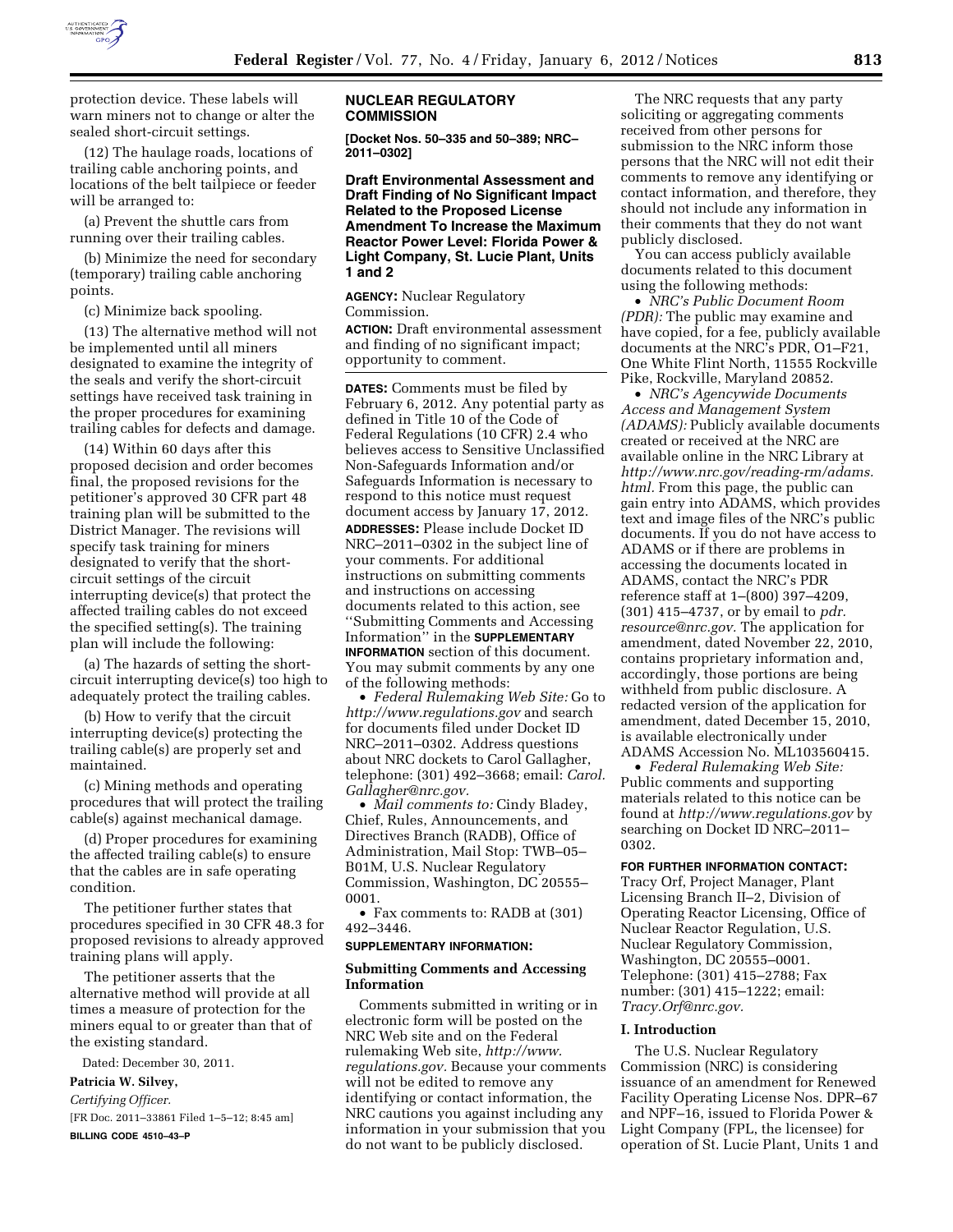2 (St. Lucie 1 and 2), for a license amendment to increase the maximum thermal power from 2,700 megawatts thermal (MWt) to 3,020 MWt for each unit. In accordance with 10 CFR Section 51.21, the NRC has prepared this draft Environment Assessment (EA) and draft Finding of No Significant Impact (FONSI) for the proposed action. This represents a power increase of 11.85 percent over the current licensed thermal power. In 1981, FPL received approval from the NRC to increase its power by 5.47 percent to the current power level of 2,700 MWt.

The NRC staff did not identify any significant environmental impact associated with the proposed action based on its evaluation of the information provided in the licensee's application and other available information. The draft EA and draft FONSI are being published in the **Federal Register** with a 30-day public comment period ending February 6, 2012.

# **II. Environmental Assessment**

*Plant Site and Environs:* St. Lucie Nuclear Plant consists of approximately 1,130 acres (457 hectares) in Sections 16 and 17, Township 36 South, Range 41 East on Hutchinson Island in unincorporated St. Lucie County, Florida. The St. Lucie Nuclear Plant is located between the Atlantic Ocean to the east and a tidally influenced estuary, the Indian River Lagoon, to the west. The plant is located on Hutchinson Island between Big Mud Creek to the north and Indian River to the south on an area previously degraded through flooding, drainage, and channelization for mosquito control projects. The nearest towns from the plant site on the Atlantic coast are Port St. Lucie, approximately 2.5 miles (mi) (4 kilometers (km)) southwest, and Fort Pierce, approximately 4 mi (6.4 km) northwest of the plant. The St. Lucie Nuclear Plant has two light-water reactors (Units 1 and 2), each designed by Combustion Engineering for a net electrical power output of 839 megawatts electric. FPL fully owns St. Lucie Unit 1 and has operated it since March 1, 1976. FPL also solely operates St. Lucie Unit 2, which began operations on April 6, 1983, and is coowned by FPL, Orlando Utilities Commission, and Florida Municipal Power Agency.

The St. Lucie Nuclear Plant withdraws cooling water from the Atlantic Ocean through three offshore cooling water intakes with velocity caps. The ocean water is drawn through buried pipes into the plant's L-shaped intake canal to the eight intake pumps

that circulate the non-contact cooling water through the plant. Two mesh barrier nets, one net of 5-inches (in) (12.7-centimeters (cm)) mesh size and the other of 8-in (20.3-cm) mesh size, and one rigid barrier located sequentially in the intake canal reduce the potential loss of large marine organisms, mostly sea turtles. Water passes through a trash rack made of 7.6 cm (3 in) spaced vertical bars and a 1 cm (3⁄8-in) mesh size traveling screen, against which marine organisms that have passed through the nets are impinged, and into eight separate intake wells (four per unit) where it is pumped to a circulating-water system and an auxiliary cooling water system at each unit. The majority of the water goes to a once-through circulating-water system to cool the main plant condensers. The system has a nominal total capacity of 968,000 gallons per minute (gpm) (61,070 liters per second (L/s)). The auxiliary cooling water systems for St. Lucie Units 1 and 2 are also oncethrough cooling systems, but use much less water [up to 58,000 gpm (3,660 L/ s)] than the circulating-water systems. Marine life that passes through the screens becomes entrained in the water that passes through the plant and is subject to thermal and mechanical stresses. The plant is also equipped with an emergency cooling water intake canal on the west side that can withdraw Indian River Lagoon water through Big Mud Creek, but this pathway is closed during normal plant operation.

The heated water from the cooling water systems flows to a discharge canal and then through two offshore discharge pipes beneath the beach and dune system back to the Atlantic Ocean. One 12-foot (ft) (3.6-meter (m))-diameter discharge pipe extends approximately 1,500 ft (457 m) offshore and terminates in a two-port ''Y'' diffuser. A second 16 ft (4.9-m)-diameter discharge pipe extends about 3,400 ft (1,040 m) from the shoreline and terminates with a multiport diffuser. This second pipe has fifty-eight 16-in (41-cm)-diameter ports spaced 24 ft (7.3 m) apart along the last 1,400 ft (430 m) of pipe farthest offshore. The discharge of heated water through the diffusers on the discharge pipes ensures distribution over a wide area and rapid and efficient mixing with ocean water.

## *Background Information on the Proposed Action*

By application dated November 22, 2010 (Unit 1), and February 25, 2011 (Unit 2), the licensee requested an amendment for an extended power uprate (EPU) for St. Lucie Nuclear Plant to increase the licensed thermal power

level from 2,700 MWt to 3,020 MWt for each unit, which represents an increase of 11.85 percent above the current licensed thermal power. This proposed change in core thermal level requires an NRC federal action to consider amending the facility's operating license prior to the licensee implementing the EPU. The NRC considers the proposed action an EPU because it exceeds the typical 7-percent power increase that can be accommodated with only minor plant changes. EPUs typically involve extensive modifications to the nuclear steam supply system contained within the plant buildings.

Although not part of the NRC federal action, changes from the current operations at St. Lucie Nuclear Plant would occur if the NRC approves the EPU. FPL plans to make the physical changes to the non-nuclear plant components that are needed in order to implement the proposed EPU. The modifications are scheduled to be implemented for Unit 1 during the fall 2011 outage starting in November 2011 and are expected to be completed by the spring of 2012. Unit 2 modifications are scheduled to be implemented during the summer 2012 outage starting in June 2012 and are expected to be completed by the fall of 2012. The outage durations for both units are expected to be longer than for a routine 35-day outage. The actual power uprate, if approved by the NRC, constitutes a 12 percent power uprate and includes an additional 1.7 percent measurement uncertainty recapture for each unit. As part of the proposed EPU project, FPL would release heated water with a proposed temperature increase of 2 degrees Fahrenheit (°F) (1.1 degrees Celsius (°C)) above the current discharge temperature through the discharge structures into the Atlantic Ocean.

Approximately 800 people are currently employed at St. Lucie Units 1 and 2 on a full-time basis. FPL estimates this workforce will be augmented by an additional 1,000 construction workers on average per outage during the proposed EPU-related activities with a potential peak of 1,400 additional construction workers. The increase of workers would be larger than the number of workers required for a routine outage; however, the peak construction workforce would be smaller than the FPL reported peak workforce for previous outages involving replacement of major components.

## *The Need for the Proposed Action*

FPL states in its environmental report that the proposed action is intended to provide an additional supply of electric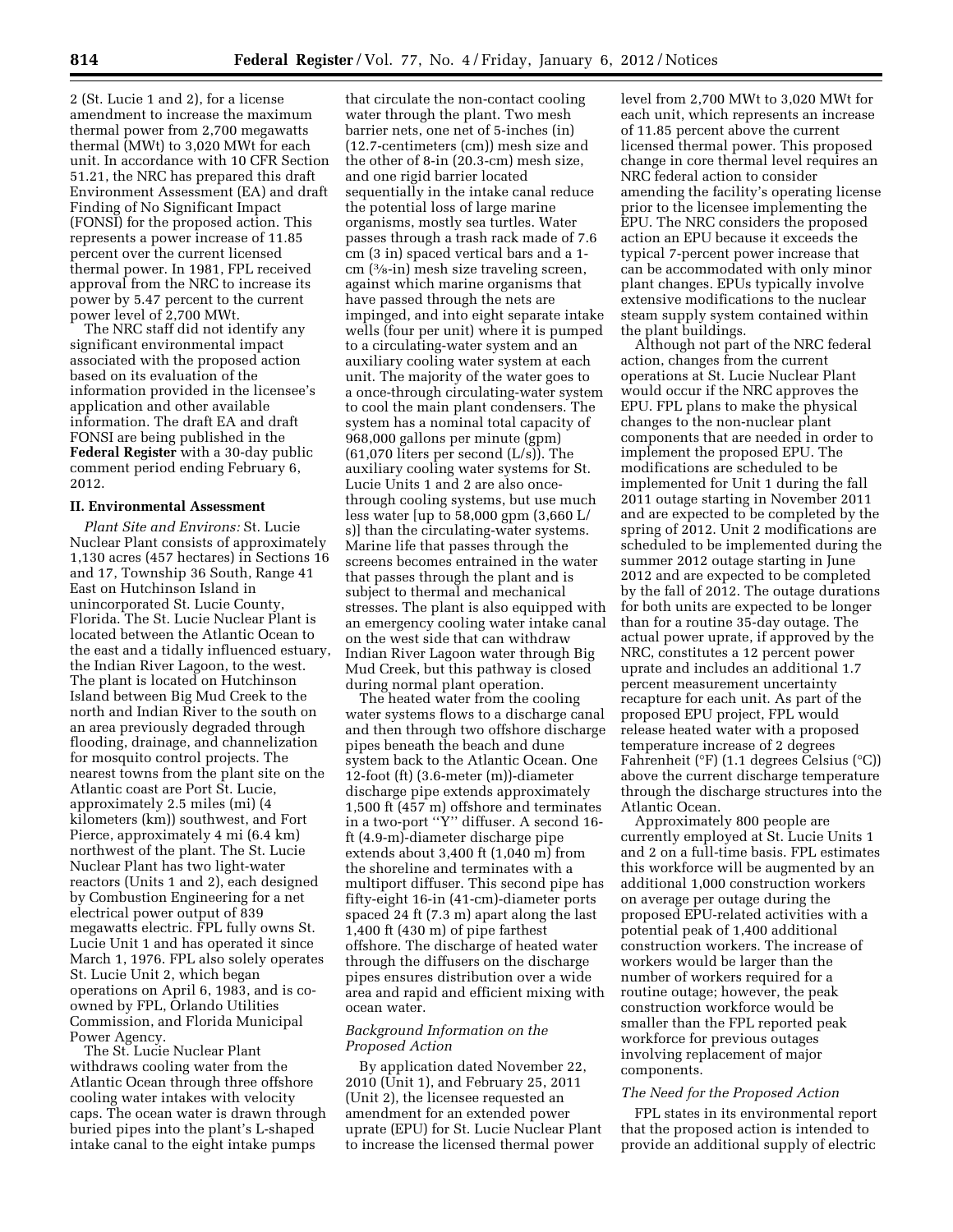generation in the State of Florida without the need to site and construct new facilities, or to impose new sources of air or water discharges to the environment. FPL has determined that increasing the electrical output of St. Lucie 1 and 2 is the most cost-effective option to meet the demand for electrical energy while enhancing fuel diversity and minimizing environmental impacts, including the avoidance of greenhouse gas emissions.

## *Environmental Impacts of the Proposed Action*

As part of the licensing process for St. Lucie Units 1 and 2, the U.S. Atomic Energy Commission published a Final Environmental Statement (FES) in 1973 for Unit 1, and the NRC published an FES in 1982 for Unit 2 (NUREG–0842). In the two FESs, the NRC staff considered the best data available to the NRC at the time to predict the environmental impacts that could result from the operation of St. Lucie Units 1 and 2 over their licensed lifetimes. In addition, the NRC published an Environmental Impact Statement (EIS) in May 2003 associated with the license renewal for St. Lucie Units 1 and 2. The 2003 EIS evaluated the environmental impacts of operating the St. Lucie Nuclear Plant for an additional 20 years beyond its then-current operating license, extending the operational life of Unit 1 until 2036 and Unit 2 until 2043. The NRC determined that the environmental impacts of license renewal would be small. The NRC staff's evaluation is contained in NUREG– 1437, ''Generic Environmental Impact Statement for License Renewal of Nuclear Plants, Supplement 11, Regarding St. Lucie Units 1 and 2'' (Supplemental EIS–11 (SEIS–11)) [Agencywide Documents Access and Management System (ADAMS) Accession No. ML031360705]. The NRC staff used information from FPL's license amendment request (LAR) (ADAMS Accession No. ML103560419) and SEIS–11 to perform this EA for the proposed EPU.

FPL's application states that it would implement the proposed EPU without extensive changes to buildings or to other plant areas outside of buildings. FPL proposes to perform all necessary physical plant modifications in existing buildings at St. Lucie Units 1 and 2 or along the existing electrical transmission line right of way (ROW). With the exception of the high-pressure turbine rotor replacement, the required plant modifications would be generally small in scope. Other plant modifications would include installing a new digital turbine control system;

providing additional cooling for some plant systems; modifying feedwater and condensate systems; accommodating greater steam and condensate flow rates; adjusting the current onsite power system to compensate for increases in electrical loading; and upgrading instrumentation to include minor items such as replacing parts, changing setpoints, and modifying software.

FPL would use a vehicle and helicopter for transmission line modifications proposed along the existing overhead electrical transmission line ROW. The vehicle would transport personnel and a spool of overhead wire as a helicopter holds and moves the wire into place for the stringing activities. Although the modifications are part of the proposed EPU, this type and extent of activity along the ROW is included in existing maintenance permits and licenses.

## *Nonradiological Impacts*

#### Land Use and Aesthetic Impacts

Potential land use and aesthetic impacts from the proposed EPU include proposed plant modifications at St. Lucie Nuclear Plant. While FPL proposes some plant modifications, most plant changes related to the proposed EPU would occur within existing structures, with the exception of modifications along the electrical transmission line ROW. As described in the licensee's application, the proposed electrical transmission modifications would include the addition of subconductor spacers, an overhead wire, and replacement of relay protection electronics. The overhead wire would function as a ground for relay protection of the transmission lines. FPL would install these transmission line modifications via helicopter. The only land use activity FPL expects to occur on the ground along the ROW would be the periodic need to park a truck or trailer containing a spool of wire that would be strung but would not extend outside of the existing ROW area. The NRC expects little or no observable change in the appearance of the transmission lines as a result of the electrical transmission line modifications. Maintenance of the electrical transmission line ROW (tree trimming, mowing, and herbicide application) would continue after EPU implementation. The NRC does not expect land use or aesthetic changes for the proposed EPU along the transmission line ROW.

No new construction would occur outside of existing plant areas, and no expansion of buildings, roads, parking lots, equipment lay-down areas, or

storage areas are required to support the proposed EPU. FPL would use existing parking lots, road access, equipment lay-down areas, offices, workshops, warehouses, and restrooms during plant modifications. Therefore, land use conditions and visual aesthetics would not change significantly at St. Lucie Nuclear Plant, and the NRC expects no significant impact from EPU-related plant modifications on land use and aesthetic resources in the vicinity of St. Lucie Nuclear Plant.

## Air Quality Impacts

Because of its coastal location, meteorological conditions conducive to high air pollution are infrequent at the St. Lucie Nuclear Plant. The plant is located within the South Florida Intrastate Air Quality Control Region. In addition, the Central Florida Intrastate Air Quality Control Region and the Southwest Florida Intrastate Air Quality Control Region are within 50 mi (80.5 km) of the St. Lucie Nuclear Plant. These regions are designated as being in attainment or unclassifiable for all criteria pollutants in the U.S. Environmental Protection Agency's (EPA) 40 CFR 81.310.

Diesel generators, boilers, and other activities and facilities associated with St. Lucie Units 1 and 2 emit pollutants. The Florida Department of Environmental Protection (FDEP) regulates emissions from these sources under Air Permit 1110071–006–AF. The FDEP reported no violations at the St. Lucie Nuclear Plant in the last 5 years. The NRC expects no changes to the emissions from these sources because of the EPU.

During EPU implementation, some minor and short duration air quality impacts would occur from other nonregulated sources. Vehicles of the additional outage workers needed for EPU implementation would generate the majority of air emissions during the proposed EPU-related modifications. FPL plans to complete the construction activities associated with the EPU, if approved by the NRC, by the spring of 2012 for Unit 1 and by the fall of 2012 for Unit 2. The outage durations for both units are expected to be longer than for a routine 35-day outage. The NRC expects air emissions from the EPU workforce, truck deliveries, and construction/modification activities would not be significantly greater than previous modification activities or refueling outages at the St. Lucie Nuclear Plant. In addition, FPL would perform the majority of the EPU work inside existing buildings and would not result in changes to outside air quality. The NRC expects no significant impacts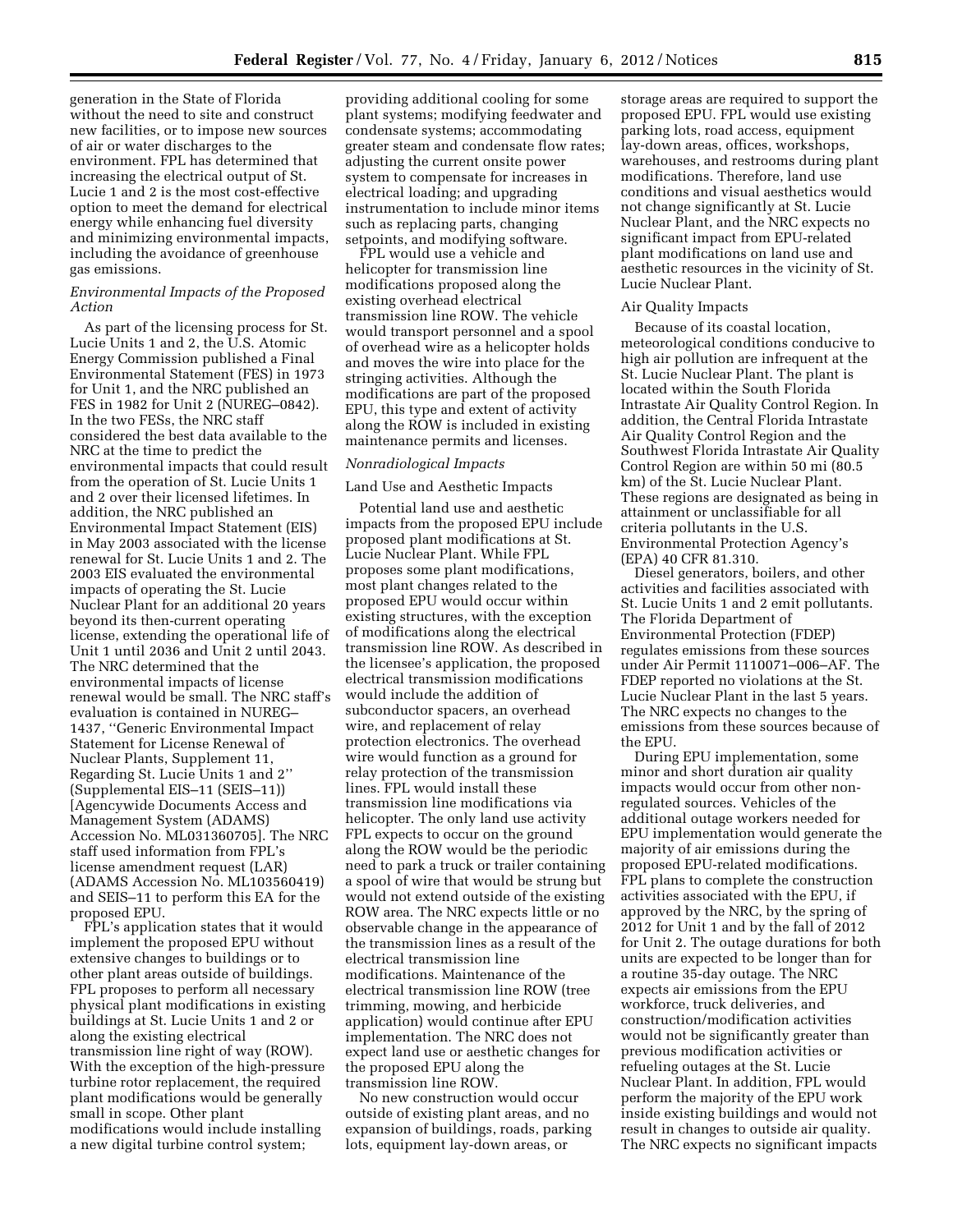to regional air quality from the proposed EPU beyond those air impacts evaluated for SEIS–11 including potential minor and temporary impacts from worker activity.

## *Water Use Impacts*

## Groundwater

FPL has approval from the City of Fort Pierce and the Fort Pierce Utilities Authority to use freshwater for potable and sanitary purposes. Although this freshwater comes from groundwater sources pumped from the mainland, St. Lucie Nuclear Plant does not use groundwater in any of its cooling systems and has no plans for groundwater use as part of plant operations in the future. The plant currently uses approximately 131,500 gallons  $(498 \text{ m}^3)$  of freshwater per day and uses seawater from the Atlantic Ocean for noncontact cooling water. No production wells are present on the plant site for either domestic-type water uses or industrial use. FPL does not discharge to groundwater at the plant site or on the mainland, and the plant's industrial wastewater facility permit (IWFP) does not apply to groundwater.

Under the EPU, FPL does not expect to significantly change the amount of freshwater use or supply source. With an average estimated increase of 1,000 workers supporting EPU construction activities, the NRC expects potable water use to increase during the outage and return back to the regular operating levels after EPU implementation. It is unlikely this potential increase in temporary groundwater use during the EPU construction activities would have any effect on other local and regional groundwater users. FPL has no use restrictions on the amount of water supplied by the City of Fort Pierce and the Fort Pierce Utilities Authority. The NRC expects no significant impact on groundwater resources during proposed EPU construction activities or following EPU implementation.

## Surface Water

The NRC staff evaluated the potential effects of releasing heated water with a proposed temperature increase of 2 °F  $(1.1 \text{ }^{\circ}C)$  above the current discharge temperature through the discharge pipes into the Atlantic Ocean as part of the proposed EPU project. FDEP regulates the Florida Surface Water Quality Standards through an IWFP, which also establishes the maximum area subject to temperature increase (mixing zone), maximum discharge temperatures, and chemical monitoring requirements with limits specified.

The plant injects chlorine in the form of sodium hypochlorate into seawater upstream of the intake cooling water system in regulated quantities to control microorganisms. Because FDEP regulates discharges and requires chemical monitoring, the NRC expects that the authorized discharges will not exceed the IWFP limitations after EPU implementation.

In the IWFP, FDEP has issued the plant a temporary variance for a temperature increase of heated water discharge from 113 °F (45 °C) above ambient temperature to the proposed thermal discharge of 115 °F (46.1 °C) above ambient temperature after EPU completion for Units 1 and 2 on the condition that no adverse affects are found based on FPL study results. The proposed EPU will not result in an increase in the amount or rate of water withdrawn from or discharged to the Atlantic Ocean. FPL conducted a thermal discharge study for the proposed EPU-related increase in discharge water temperature (ADAMS Accession No. ML100830443) that predicts an increase in the extent of the thermal plume (mixing zone). The ambient water affected by the absolute temperature increase beyond the existing mixing zone would be less than 25 ft (7.6 m) vertically or horizontally for the two-port ''Y'' diffuser and less than 6 ft  $(1.\overline{8} \text{ m})$  in any direction for the multiport diffuser.

As part of its operating license renewal, FPL consulted with the Florida Department of Community Affairs (FDCA) for a review of coastal zone consistency. Based on the information FDCA reviewed, it determined that the licensing renewal action would be consistent with the Florida Coastal Management Program (FCMP). FDCA, in partnership with the FDEP, administers the FCMP and has the authority to review the proposed EPU action for coastal zone consistency.

#### *Aquatic Resource Impacts*

The potential impacts to aquatic biota from the proposed action could include impingement of aquatic life on barrier nets, trash racks, and traveling screens; entrainment of aquatic life through the cooling water intake structures and into the cooling water systems; and effects from the discharge of chemicals and heated water.

Because the proposed EPU will not result in an increase in the amount or velocity of water being withdrawn from or discharged to the Atlantic Ocean, the NRC expects no increase in aquatic impacts from impingement and entrainment beyond the current impact levels: all organisms impinged on the

trash racks and traveling screens would be killed, as would most, if not all, entrained organisms. FPL would continue to rescue and release sea turtles and other endangered species trapped by the barrier nets in the intake canal. In addition, FPL's IWFP requires FPL to monitor aquatic organism entrapment in the intake canal, and, if unusually large numbers of organisms are entrapped, to submit to the FDEP a plan to mitigate such entrapment.

The predicted 2  $\mathrm{F}(1.1 \mathrm{C})$ temperature increase from the diffusers and increased size of the mixing zone because of the proposed EPU would increase thermal exposure to aquatic biota at the St. Lucie Nuclear Plant in the vicinity of the discharge locations. The thermal discharge study conducted for the proposed EPU predicts no increase in temperature higher than 96 °F (35.5 °C) within 6 ft (1.8 m) of the bottom of the ocean floor and within 24 ft (7.3 m) from the ocean surface because of heated water discharged from the multiport diffuser. The same study also predicts that heated water discharged from the ''Y'' diffuser would not increase the ocean water temperature higher than 96 °F (35.5 °C) within 2 ft (0.6 m) of the bottom of the ocean floor and within 25 ft (17 m) from the ocean surface. Based on this analysis, surface water temperature would remain below 94 °F (34.4 °C). Thermal studies conducted for the St. Lucie Nuclear Plant prior to its operation and summarized in SEIS–11 predicted there would be minimal impacts to aquatic biota from diffuser discharges that result in a surface temperature less than 97 °F (36.1 °C). Because the NRC expects the surface water temperature not to exceed 94 °F (34.4 °C) because of the proposed EPU, the NRC staff concludes that there are no significant impacts to aquatic biota from the proposed EPU.

Although the proposed increase in temperature after EPU implementation would exceed the Florida Surface Water Quality Standards regulated by FDEP, FDEP is continuing to assess this action by requiring FPL to conduct studies as part of an IWFP variance. If the study results are insufficient to adequately evaluate environmental changes, or if the data indicates a significant degradation to aquatic resources by exceeding Florida Surface Water Quality Standards or is inconsistent with the FCMP, FDEP could enforce additional abatement or mitigation measures to reduce the environmental impacts to acceptable levels. If the NRC approves the proposed EPU, the NRC does not expect aquatic resource impacts significantly greater than current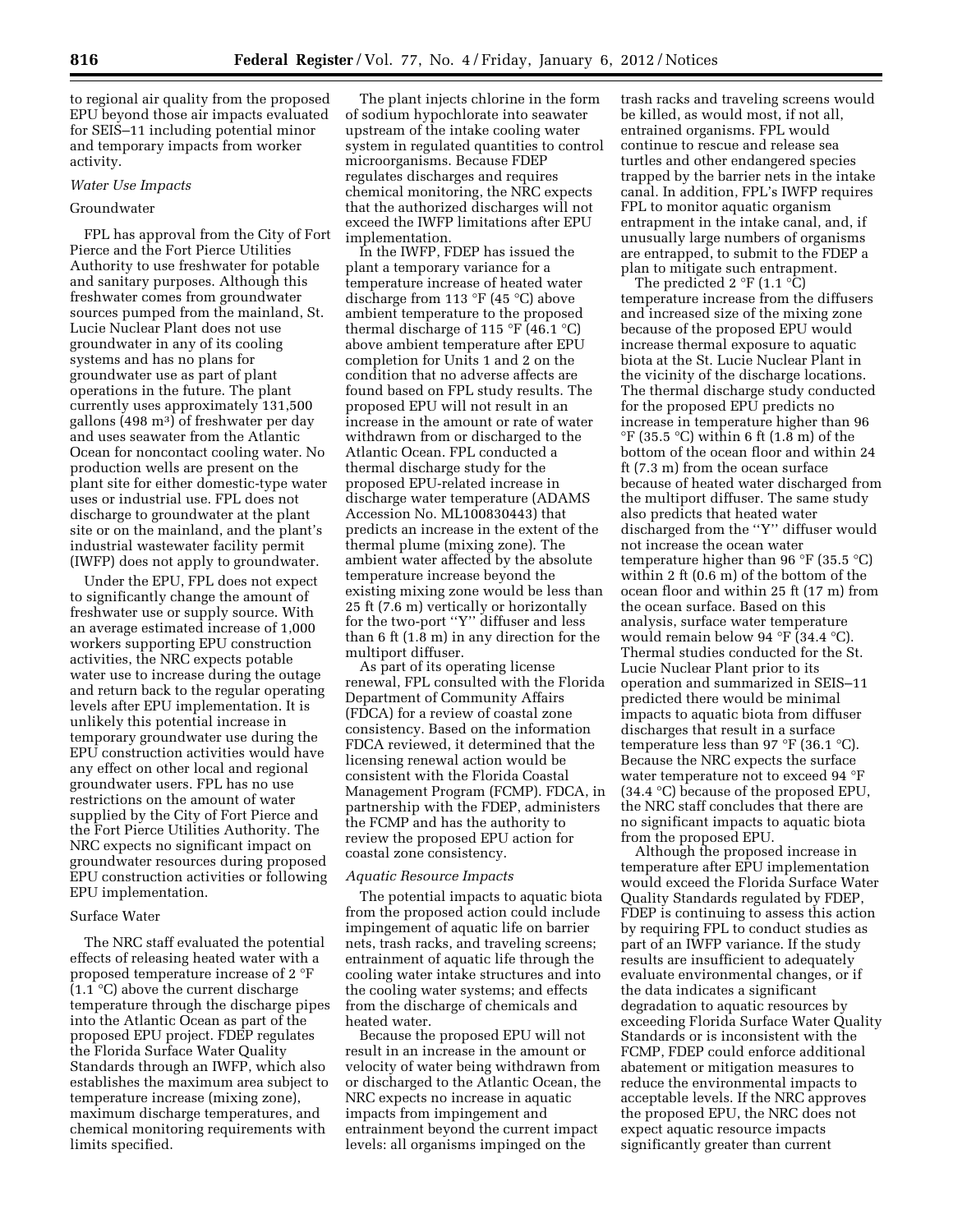operations because state agencies will continue to assess study results and the effectiveness of current FPL environmental controls. FDEP could impose additional limits and controls on FPL if the impacts are larger than expected. If FDCA and FDEP review the study results and allow FPL to operate at the proposed EPU level, the NRC has reasonable confidence as discussed above that the increase in thermal discharge will not result in significant impacts on aquatic resources beyond the current impacts that occur during plant operations.

## *Terrestrial Resources Impacts*

The St. Lucie Nuclear Plant is on a relatively flat, sheltered area of Hutchinson Island with red mangrove swamps on the western side of the island that gradually slope downward to a mangrove fringe bordering the intertidal shoreline of the Indian River Lagoon. East of the facility, land rises from the ocean shore to form dunes and ridges approximately 15 ft (4.5 m) above mean low water. Tropical hammock areas are present north of the discharge canal, and additional red mangrove swamps are present north of Big Mud Creek. Habitat in the electrical transmission line ROW is a mixture of human-altered areas, sand pine scrub, prairie/pine flatwoods, wet prairie, and isolated marshes.

Impacts that could potentially affect terrestrial resources include disturbance or loss of habitat, construction and EPUrelated noise and lighting, and sediment transport or erosion. FPL plans to

conduct electrical transmission line modifications that would require a periodic need to park a truck or trailer containing a spool of wire that would be strung. The NRC concluded in SEIS–11 that no bird mortalities were reported up to that time associated with the electrical transmission lines and predicted that FPL maintenance practices along the ROW would likely have little or no detrimental impact on the species potentially present in or near the electrical transmission ROW. Because FPL proposes a similar type and extent of land disturbance during typical maintenance of the electrical transmission line ROW for the EPU modifications, the NRC expects the proposed transmission line modifications would not result in any significant changes to land use or increase habitat loss or disturbance, sediment transport, or erosion beyond typical maintenance impacts. Noise and lighting would not adversely affect terrestrial species beyond effects experienced during previous outages because construction EPU modification activities would take place during outage periods, which are typically periods of heightened activity. Thus, the NRC expects no significant impacts on terrestrial biota associated with the proposed action.

## *Threatened and Endangered Species Impacts*

A number of species in St. Lucie County are listed as threatened or endangered under the Federal Endangered Species Act, and other species are designated as meriting special protection or consideration. These include birds, fish, aquatic and terrestrial mammals, flowering plants, insects, and reptiles that could occur on or near St. Lucie Units 1 and 2 facility areas and possibly along the electrical transmission line ROW. The most common occurrences of threatened or endangered species near St. Lucie Units 1 and 2 are five species of sea turtles that nest on Hutchinson Island beaches: loggerhead turtles (*Caretta caretta*), Atlantic green turtles (*Chelonia mydas*), Kemp's ridley turtles (*Lepidochelys kempii*), leatherback turtles (*Dermochelys coriacea*), and hawksbill turtles (*Eretmochelys imbricata*). FPL has a mitigation and monitoring program in place for the capture-release and protection of sea turtles that enter the intake canal. The West Indian manatee (*Trichechus manatus*) also has been documented at the St. Lucie Nuclear Plant. Designated critical habitat for the West Indian manatee is located along the Indian River west of Hutchinson Island. The NRC staff assessed potential impacts on the West Indian manatee from St. Lucie Nuclear Plant in SEIS–11. No other critical habitat areas for endangered, threatened, or candidate species are located at the St. Lucie Nuclear Plant site or along the transmission line ROW.

The following table identifies the species that the NRC considered in this EA that were not previously assessed for SEIS–11 because the species were not listed at that time.

# TABLE OF FEDERALLY LISTED SPECIES OCCURRING IN ST. LUCIE COUNTY NOT PREVIOUSLY ASSESSED IN SEIS–11

| Scientific name | Common name | $ESA$ status $(a)$ |
|-----------------|-------------|--------------------|
| Birds:          |             |                    |
|                 |             | Candidate.         |
|                 |             |                    |
|                 |             | <b>E.</b>          |
|                 |             | EXPN. XN.          |
| Fish:           |             |                    |
|                 |             | E.                 |
| Mammals:        |             |                    |
|                 |             | T/SA.              |
| Reptiles:       |             |                    |
|                 |             |                    |
|                 |             | Candidate.         |

 $(a)$  E = endangered; T = threatened; T/SA = threatened due to similarity of appearance; EXPN, XN = experimental, nonessential.

(b)Experimental, nonessential populations of endangered species (e.g., red wolf) are treated as threatened species on public land, for consultation purposes, and as species proposed for listing on private land.<br>
<sup>(c)</sup> The gopher tortoise is not listed by the FWS as occurring in St. Lucie County. The core of the species' current distribution in the eastern

portion of its range occurs in central and north Florida (76 FR 45130), and FPL has reported the species' occurrence on the site and in the electrical transmission line right-of-way.

**Source:** U.S. Fish and Wildlife Service.

The NRC has consulted with the National Marine Fisheries Service (NMFS) since 1982 regarding sea turtle kills, captures, or incidental takes. A

2001 NMFS biological opinion analyzed the effects of the circulating cooling water system on certain sea turtles at the St. Lucie Nuclear Plant. The 2001 NMFS

biological opinion provides for limited incidental takes of threatened or endangered sea turtles. Correspondence between the licensee, U.S. Fish and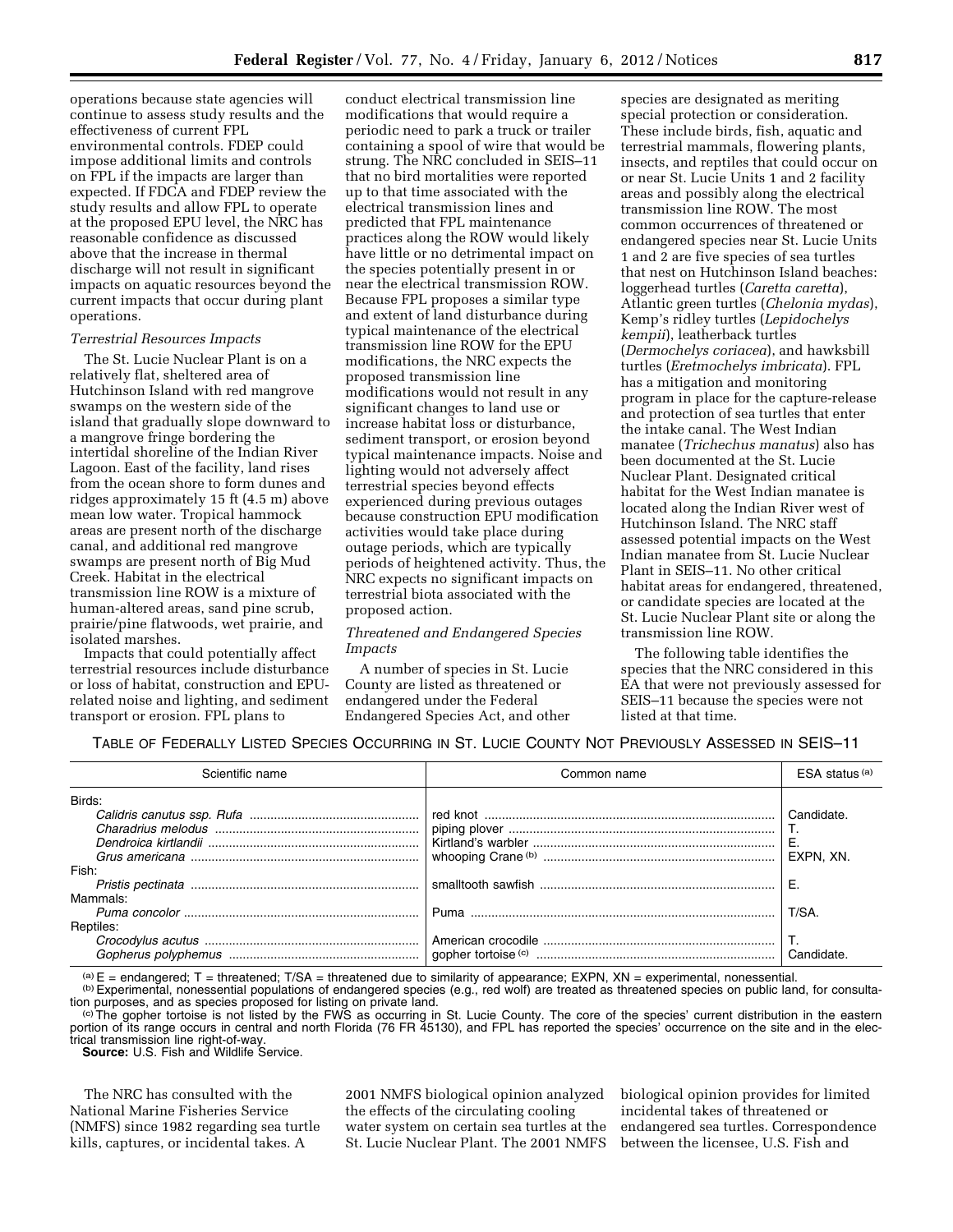Wildlife Service, and NMFS in connection with the 2003 license renewal environmental review indicated that effects to federal endangered, threatened, or candidate species, including a variety of sea turtles and manatees, would not significantly change as a result of issuing a license renewal for the St. Lucie Nuclear Plant. The NRC reinitiated formal consultation with NMFS in 2005 after the incidental take of a smalltooth sawfish (*Pristis pectinata*). The NRC added sea turtles to the reinitiation of formal consultation with NMFS in 2006 after the St. Lucie Nuclear Plant exceeded the annual incidental take limit for sea turtles. The NRC provided NMFS with a biological assessment in 2007 (ADAMS Accession No. ML071700161) as an update regarding effects on certain sea turtle species up to that time. The NRC expects a biological opinion from NMFS in response to ongoing consultation, but does not expect the biological opinion to affect the conclusions in this draft EA.

As described in the Aquatic Resources Impacts section, the expected temperature increase of plant water discharged to the Atlantic Ocean could increase thermal exposure to aquatic biota, including the threatened and endangered sea turtles found at the site. The NRC expects the FPL capturerelease and monitoring program for sea turtles and NRC interactions with NMFS regarding incidental takes to continue under the terms and conditions of the new biological opinion. Therefore, the NRC expects the proposed EPU would not change the effects of plant operation on threatened and endangered species.

Planned construction-related activities associated with the proposed EPU primarily involve changes to existing structures, systems, and components internal to existing buildings and would not involve earth disturbance, with the exception of planned electrical transmission line modifications. Traffic and worker activity in the developed parts of the plant site during the combined refueling outages and EPU modifications would be somewhat greater than a normal refueling outage. As described in the Terrestrial Resources Impacts section, electrical transmission line modifications may require truck use within the transmission line ROW. The NRC concluded in SEIS–11 that transmission line maintenance practices for the FPL license renewal would not lower terrestrial habitat quality or cause significant changes in wildlife populations. Because the proposed EPU operations would not result in any significant changes to the expected

transmission maintenance activities evaluated for the operating license renewal, the proposed EPU transmission modifications also should have little effect on threatened and endangered terrestrial species. The effects of changes to the terrestrial wildlife habitat on the St. Lucie Nuclear Plant site from the proposed EPU should not exceed those potential effects on terrestrial wildlife evaluated in SEIS–11, including potential minor and temporary impacts from worker activity.

# *Historic and Archaeological Resources Impacts*

Records at the Florida Master File in the Florida Division of Historical Resources identify five known archaeological sites located on or immediately adjacent to the property boundaries for the St. Lucie Nuclear Plant, although no archaeological and historic architectural finds have been recorded on the site. None of these sites are listed on the National Register for Historic Places (NRHP). The NRHP lists sixteen properties in St. Lucie County including one historic district. The Captain Hammond House in White City, approximately 6 mi (10 km) from St. Lucie Nuclear Plant, is the nearest property listed on the NRHP.

A moderate to high likelihood for the presence of significant prehistoric archaeological remains occurs along Blind Creek and the northern end of the St. Lucie Nuclear Plant boundary. As previously discussed, all EPU-related modifications would take place within existing buildings and facilities and the electrical transmission line ROW, which are not located near Blind Creek or the northern FPL property boundary. Because no change in ground disturbance or construction-related activities would occur outside of previously disturbed areas and existing electrical transmission line ROW, the NRC expects no significant impact from the proposed EPU-related modifications on historic and archaeological resources.

#### *Socioeconomic Impacts*

Potential socioeconomic impacts from the proposed EPU include temporary increases in the size of the workforce at St. Lucie Units 1 and 2, and associated increased demand for goods, public services, and housing in the region. The proposed EPU also could generate increased tax revenues for the state and surrounding counties.

Currently, approximately 800 fulltime employees work at the St. Lucie Nuclear Plant. FPL estimates a temporary increase in the size of the workforce during the fall 2011 and

summer 2012 refueling outages. During the refueling outages, FPL expects the average number of workers to peak by as many as 1,400 construction workers per day to implement the EPU for each unit. The outage durations for both units are expected to be longer than for a routine 35-day outage. Once EPUrelated plant modifications have been completed, the size of the refueling outage workforce at St. Lucie Nuclear Plant would return to normal levels and would remain similar to pre-EPU levels, with no significant increases during future refueling outages. The size of the regular plant operations workforce would be unaffected by the proposed EPU.

The NRC expects most of the EPU plant modification workers to relocate temporarily to communities in St. Lucie, Martin, Indian River, and Palm Beach Counties, resulting in short-term increases in the local population along with increased demands for public services and housing. Because plant modification work would be temporary, most workers would stay in available rental homes, apartments, mobile homes, and camper-trailers. The 2010 American Community Survey 1-year estimate for vacant housing units reported 32,056 vacant housing units in St. Lucie County; 18,042 in Martin County; 23,236 in Indian River County; and 147,910 in Palm Beach County that could potentially ease the demand for local rental housing. Therefore, the NRC expects a temporary increase in plant employment for a short duration that would have little or no noticeable effect on the availability of housing in the region.

The additional number of refueling outage workers and truck material and equipment deliveries needed to support EPU-related plant modifications would cause short-term level of service impacts (restricted traffic flow and higher incident rates) on secondary roads in the immediate vicinity of St. Lucie Nuclear Plant. FPL expects increased traffic volumes necessary to support implementation of the EPU-related modifications during the refueling outage. The NRC predicted transportation service impacts for refueling outages at St. Lucie Nuclear Plant during its license renewal term would be small and would not require mitigation. However, the number of temporary construction workers the NRC evaluated for SEIS–11 was less than the number of temporary construction workers required for the proposed EPU. Based on this information and that EPU-related plant modifications would occur during a normal refueling outage, there could be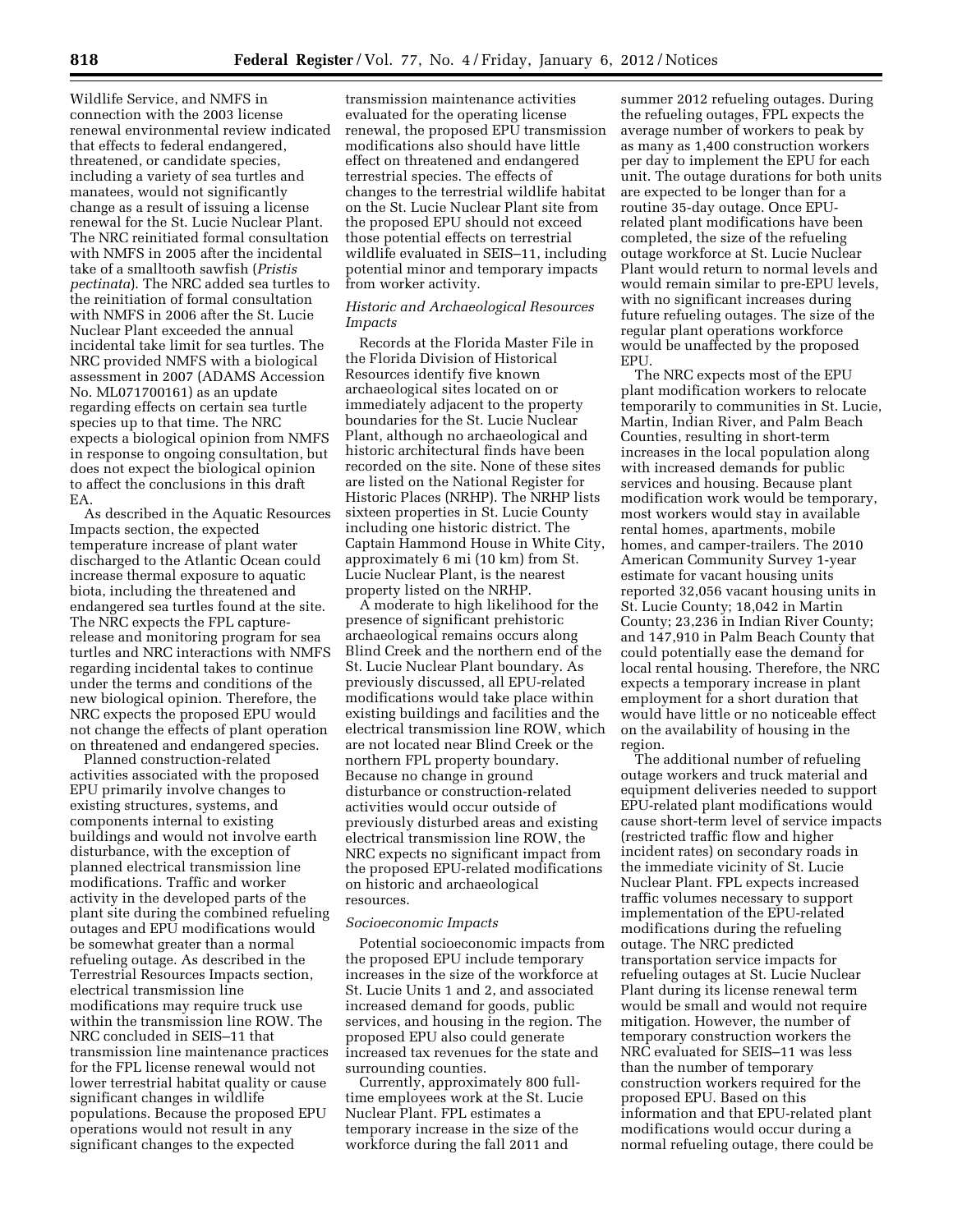noticeable short-term (during certain hours of the day) level-of-service traffic impacts beyond what is experienced during normal outages. During periods of high traffic volume (i.e., morning and afternoon shift changes), work schedules could be staggered and employees and/or local police officials could be used to direct traffic entering and leaving St. Lucie Nuclear Plant to minimize level-of-service impacts.

The St. Lucie Nuclear Plant currently pays annual real estate property taxes to the St. Lucie County school district, the County Board of Commissioners, the County fire district, and the South Florida Water Management District. The annual amount of future property taxes the St. Lucie Nuclear Plant would pay could take into account the increased value of St. Lucie Units 1 and 2 as a result of the EPU and increased power generation.

Due to the short duration of EPUrelated plant modification activities, there would be little or no noticeable effect on tax revenues generated by temporary workers residing in St. Lucie County. Therefore, the NRC expects no significant socioeconomic impacts from EPU-related plant modifications and operations under EPU conditions in the vicinity of St. Lucie Nuclear Plant.

#### *Environmental Justice Impact Analysis*

The environmental justice impact analysis evaluates the potential for disproportionately high and adverse human health and environmental effects on minority and low-income populations that could result from activities associated with the proposed EPU at St. Lucie Nuclear Plant. Such effects may include biological, cultural, economic, or social impacts. Minority and low-income populations are subsets of the general public residing in the vicinity of St. Lucie Nuclear Plant, and all are exposed to the same health and environmental effects generated from activities at St. Lucie Units 1 and 2.

The NRC considered the demographic composition of the area within a 50-mi (80.5-km) radius of St. Lucie Units 1 and 2 to determine the location of minority and low-income populations and whether the proposed action may affect them. The NRC examined the geographic distribution of minority and low-income populations within 50 mi (80.5 km) of the St. Lucie Units 1 and 2 using the U.S. Census Bureau (USCB) data for 2000. Although the 2010 census occurred, the data is not yet available in a format that provides the population information within a specified radius of the site.

According to the U.S. Census Bureau (USCB) data for 2000 on minority

populations in the vicinity of St. Lucie Units 1 and 2, an estimated 1.2 million people live within a 50-mi (80.5-km) radius of the plant located within parts of nine counties. Minority populations within 50 mi (80.5 km) comprise 27 percent (274,500 persons). The largest minority group was African-American (approximately 135,250 persons or 13.3 percent), followed by Hispanic or Latino (approximately 111,000 persons or 11 percent). The 2000 census block groups containing minority populations were concentrated in Gifford (Indian River County), Fort Pierce (St. Lucie County), Pahokee (Palm Beach County near Lake Okeechobee), the agricultural areas around Lake Okeechobee, and Hobe Sound (Martin County).

The NRC examined low-income populations using the USCB data for 2000 and the 2010 American Community Survey 1–Year Estimate. According to the 2000 census data, approximately 11 percent of the population (111,000 persons) residing within 50 mi (80.5 km) of the St. Lucie Nuclear Plant were considered lowincome, living below the 2000 federal poverty threshold of \$8,350 per individual. According to the 2010 census estimate, approximately 14.1 percent of families and 18 percent of individuals were determined to be living below the Federal poverty threshold in St. Lucie County. The 2010 federal poverty threshold was \$22,050 for a family of four and \$10,830 for an individual. The median household income for St. Lucie County was approximately \$38,671 and 13 percent lower than the median household income (approximately \$44,409) for Florida.

## *Environmental Justice Impact*

Potential impacts to minority and low-income populations would mostly consist of environmental and socioeconomic effects (e.g., noise, dust, traffic, employment, and housing impacts). Radiation doses from plant operations after the EPU are expected to continue to remain well below regulatory limits.

Noise and dust impacts would be temporary and limited to onsite activities. Minority and low-income populations residing along site access roads could experience increased commuter vehicle traffic during shift changes. Increased demand for inexpensive rental housing during the EPU-related plant modifications could disproportionately affect low-income populations; however, due to the short duration of the EPU-related work and the availability of housing properties, impacts to minority and low-income

populations would be of short duration and limited. According to the 2010 census information, there were approximately 221,244 vacant housing units in St. Lucie County and the surrounding three counties combined.

Based on this information and the analysis of human health and environmental impacts presented in this EA, the proposed EPU would not have disproportionately high and adverse human health and environmental effects on minority and low-income populations residing in the St. Lucie Nuclear Plant vicinity.

# *Nonradiological Cumulative Impacts*

The NRC considered potential cumulative impacts on the environment resulting from the incremental impact of the proposed EPU when added to other past, present, and reasonably foreseeable future actions in the vicinity of St. Lucie Nuclear Plant. For the purposes of this analysis, past actions are related to the construction and licensing of St. Lucie Units 1 and 2, present actions are related to current operations, and future actions are those that are reasonably foreseeable through the end of station operations including operations under the EPU.

The NRC concluded that there would be no significant cumulative impacts to the resource areas air quality, groundwater, threatened and endangered species, historical and archaeological resources in the vicinity of St. Lucie Units 1 and 2 because the contributory effect of ongoing actions within a region are regulated and monitored through a permitting process (*e.g.,* National Pollutant Discharge Elimination System and 401/404 permits under the Clean Water Act) under State or Federal authority. In these cases, impacts are managed as long as these actions are in compliance with their respective permits and conditions of certification.

Surface water and aquatic resources were examined for potential cumulative impacts. The geographic boundary for potential cumulative impacts is the area of the post-EPU thermal mixing zone. If the proposed EPU is approved and is implemented, St. Lucie Units 1 and 2 are predicted to have a slightly larger and hotter mixing zone than pre-uprate conditions during full flow and capacity. The NRC anticipates that St. Lucie Units 1 and 2 will continue to operate post EPU in full compliance with the requirements of the FDEP IWFP. FDEP would evaluate FPL compliance with the IWFP.

Proposed EPU-related modifications for the electrical transmission line ROW at the St. Lucie Nuclear Plant could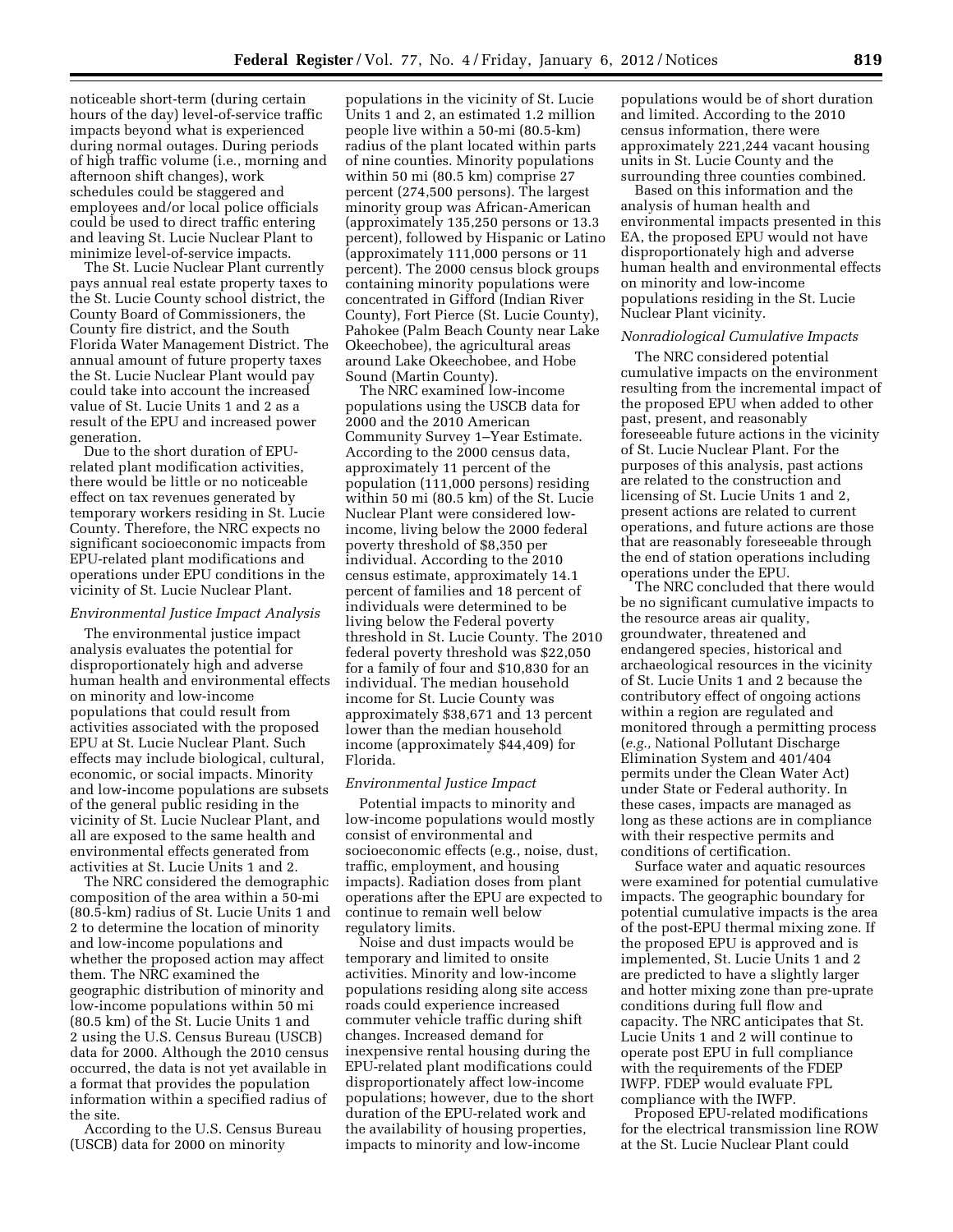affect land use, aesthetics, and terrestrial species. Improvements and maintenance would be conducted according to Federal and State regulations, permit conditions, existing procedures, and established best management practices to minimize impacts to these resources. Nevertheless, terrestrial wildlife and habitat may be lost, displaced, or disturbed by noise and human presence during EPU-related work in the electrical transmission line ROW. Less mobile animals, such as reptiles, amphibians, and small mammals, would incur greater impacts than more mobile animals, such as birds. The proposed electrical transmission line modifications would neither change land use activities expected during current operations nor change the current aesthetic resources within view of the electrical transmission lines.

The greatest socioeconomic impacts from the proposed EPU and continued operation of St. Lucie Units 1 and 2 would occur during the fall 2011 and summer 2012 fuel outages. The increase in EPU-related construction workforces would have a temporary effect on

socioeconomic conditions in local communities from the increased demand for temporary housing, public services (e.g., public schools), and increased traffic.

# *Nonradiological Impacts Summary*

As discussed previously, the proposed EPU would not result in any significant nonradiological impacts. Table 1 summarizes the nonradiological environmental impacts of the proposed EPU at St. Lucie Units 1 and 2.

# TABLE 1—SUMMARY OF NONRADIOLOGICAL ENVIRONMENTAL IMPACTS

| Proposed EPU-related activities are not expected to cause significant impacts on land use conditions and<br>aesthetic resources in the vicinity of St. Lucie Units 1 and 2.                                                                                                                                                                               |
|-----------------------------------------------------------------------------------------------------------------------------------------------------------------------------------------------------------------------------------------------------------------------------------------------------------------------------------------------------------|
| Temporary air quality impacts from vehicle emissions related to EPU construction workforce is not ex-<br>pected to cause significant impacts to air quality.                                                                                                                                                                                              |
| Water use changes resulting from the proposed EPU are not expected to cause impacts greater than cur-<br>rent operations. No significant impact on groundwater or surface water resources.                                                                                                                                                                |
| The NRC expects no significant changes to impacts caused by current operation due to impingement, en-<br>trainment, and thermal discharges.                                                                                                                                                                                                               |
| The NRC expects no significant impacts to terrestrial resources.                                                                                                                                                                                                                                                                                          |
| The proposed EPU would change impacts from those caused by current operations. The NRC expects a<br>NMFS to issue a biological opinion on sea turtles and the smalltooth sawfish in the near future.                                                                                                                                                      |
| No significant impact to historic and archaeological resources on site or in the vicinity of St. Lucie Units 1<br>and $2$ .                                                                                                                                                                                                                               |
| No significant socioeconomic impacts from EPU-related temporary increase in workforce.                                                                                                                                                                                                                                                                    |
| No disproportionately high or adverse human health and environmental effects on minority and low-income<br>populations in the vicinity of St. Lucie Units 1 and 2.                                                                                                                                                                                        |
| The proposed EPU would not cause impacts significantly greater than current operations. To address po-<br>tential cumulative impacts for surface water and aquatic resources, a NMFS biological opinion is ex-<br>pected with the authority to impose limits on nonradiological discharges to abate any significant water<br>quality and ecology impacts. |
|                                                                                                                                                                                                                                                                                                                                                           |

#### *Radiological Impacts*

Radioactive Gaseous and Liquid Effluents, Direct Radiation Shine, and Solid Waste

St. Lucie Units 1 and 2 use waste treatment systems to collect, process, recycle, and dispose of gaseous, liquid, and solid wastes that contain radioactive material in a safe and controlled manner within NRC and EPA radiation safety standards. The licensee's evaluation of plant operation under proposed EPU conditions predict that no physical changes would be needed to the radioactive gaseous, liquid, or solid waste systems.

# Radioactive Gaseous Effluents

Radioactive gaseous wastes are principally activation gases and fission product radioactive noble gases resulting from process operations, including continuous cleanup of the reactor coolant system, gases used for tank cover gas, and gases collected during venting. The licensee's evaluation determined that implementation of the proposed EPU would not significantly increase the

inventory of nonradioactive carrier gases normally processed in the gaseous waste management system, because plant system functions are not changing and the volume inputs remain the same. The licensee's analysis also showed that the proposed EPU would result in an increase (a bounding maximum, as expected, of 13.2 percent for all noble gases, particulates, radioiodines, and tritium) in the equilibrium radioactivity in the reactor coolant, which in turn increases the radioactivity in the waste disposal systems and radioactive gases released from the plant.

The licensee's evaluation concluded that the proposed EPU would not change the radioactive gaseous waste system design function and reliability to safely control and process the waste. The existing equipment and plant procedures that control radioactive releases to the environment will continue to be used to maintain radioactive gaseous releases within the dose limits of 10 CFR 20.1302 and the as low as is reasonably achievable (ALARA) dose objectives in 10 CFR part 50, Appendix I.

Radioactive Liquid Effluents

Radioactive liquid wastes include liquids from reactor process systems and liquids that have become contaminated. The licensee's evaluation shows that the proposed EPU implementation would not significantly increase the inventory of liquid normally processed by the liquid waste management system. This is because the system functions are not changing and the volume inputs remain the same. The proposed EPU would result in an increase in the equilibrium radioactivity in the reactor coolant (12.2 percent), which in turn would impact the concentrations of radioactive nuclides in the waste disposal systems.

Because the NRC does not expect the composition of the radioactive material in the waste and the volume of radioactive material processed through the system to significantly change, the current design and operation of the radioactive liquid waste system will accommodate the effects of the proposed EPU. The existing equipment and plant procedures that control radioactive releases to the environment will continue to be used to maintain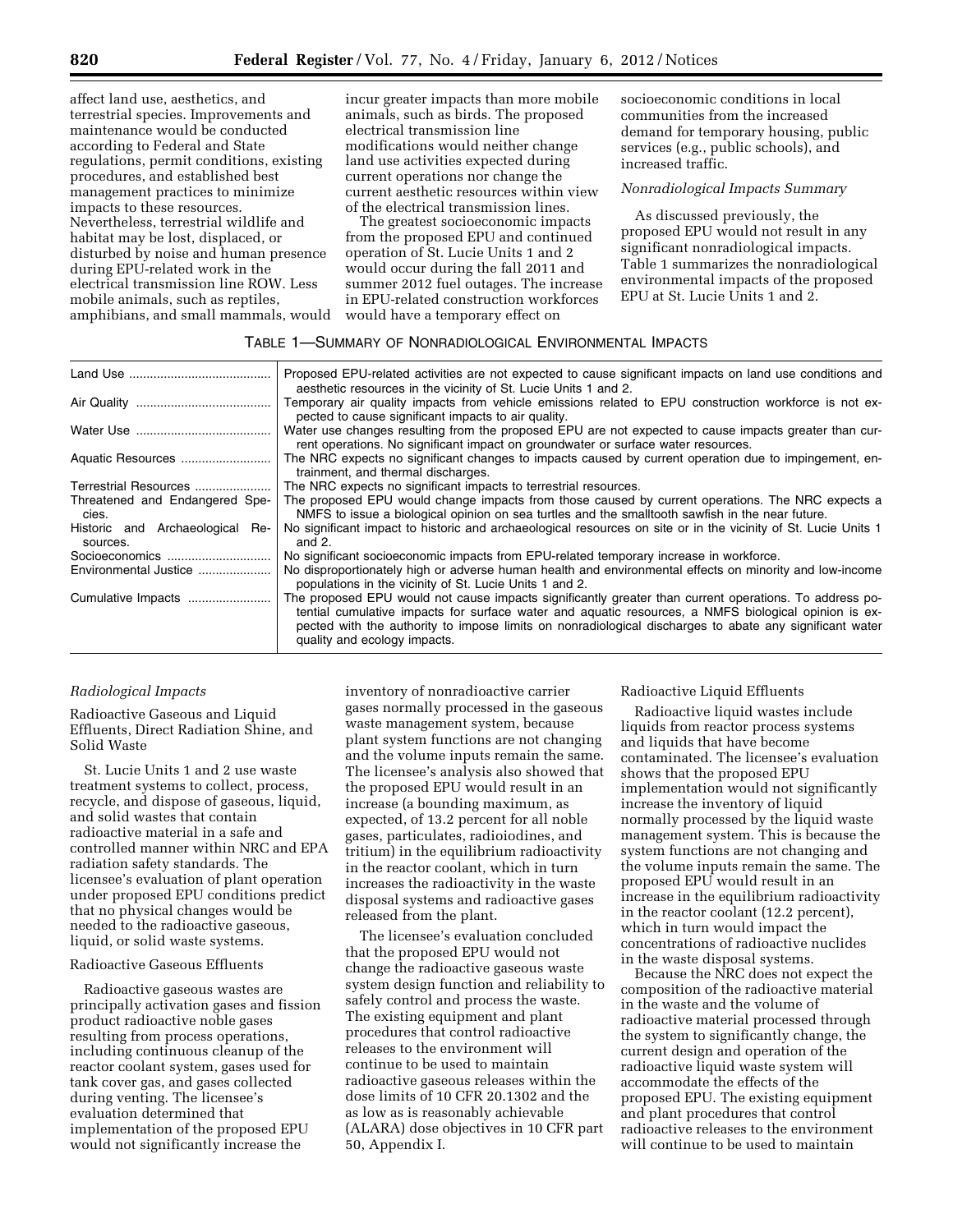radioactive liquid releases within the dose limits of 10 CFR 20.1302 and ALARA dose standards in 10 CFR part 50, Appendix I.

# Occupational Radiation Dose Under EPU Conditions

The licensee stated that the in-plant radiation sources are expected to increase approximately linearly with the proposed increase in core power level of 12.2 percent. For the radiological impact analyses, the licensee conservatively assumed an increase to the licensed thermal power level from 2,700 MWt to 3,030 MWt or 12.2 percent, although the EPU request is for an increase to the licensed thermal power level to 3,020 MWt, or 11.85 percent. To protect the workers, the plant radiation protection program monitors radiation levels throughout the plant to establish appropriate work controls, training, temporary shielding, and protective equipment requirements so that worker doses will remain within the dose limits of 10 CFR part 20 and ALARA.

In addition to the work controls implemented by the radiation protection program, shielding is used throughout St. Lucie Units 1 and 2 to protect plant personnel against radiation from the reactor and auxiliary systems. The licensee determined that the current shielding design, which uses conservative analytical techniques to establish the shielding requirements, is adequate to offset the increased radiation levels that are expected to occur from the proposed EPU. The proposed EPU is not expected to significantly affect radiation levels within the plant, and therefore there would not be a significant radiological impact to the workers.

## Offsite Doses at EPU Conditions

The primary sources of offsite dose to members of the public from St. Lucie Units 1 and 2 are radioactive gaseous and liquid effluents. The licensee predicts that maximum annual total and organ doses from liquid effluent releases would increase by 12.2 percent. As discussed previously, operation under the proposed EPU conditions will not change the ability of the radioactive gaseous and liquid waste management systems to perform their intended functions. Also, there would be no change to the radiation monitoring system and procedures used to control the release of radioactive effluents in accordance with NRC radiation protection standards in 10 CFR part 20 and 10 CFR part 50, Appendix I.

Based on the previous information, the offsite radiation dose to members of the public would continue to be within

regulatory limits and therefore would not be significant.

## Radioactive Solid Wastes

Solid radioactive waste streams include solids recovered from the reactor coolant systems, solids that come into contact with the radioactive liquids or gases, and solids used in the reactor coolant system operation. The licensee evaluated the potential effects of the proposed EPU on the solid waste management system. The largest volume of radioactive solid waste is low-level radioactive waste, which includes bead resin, spent filters, and dry active waste (DAW) that result from routine plant operation, outages, and routine maintenance. DAW includes paper, plastic, wood, rubber, glass, floor sweepings, cloth, metal, and other types of waste generated during routine maintenance and outages.

The licensee states that the proposed EPU would not have a significant effect on the generation of radioactive solid waste volume from the primary reactor coolant and secondary side systems because system functions are not changing and the volume inputs remain consistent with historical generation rates. The waste can be handled by the solid waste management system without modification. The equipment is designed and operated to process the waste into a form that minimizes potential harm to the workers and the environment. Waste processing areas are monitored for radiation, and safety features are in place to ensure worker doses are maintained within regulatory limits. The proposed EPU would not generate a new type of waste or create a new waste stream. Therefore, the impact from the proposed EPU on radioactive solid waste would not be significant.

#### Spent Nuclear Fuel

Spent fuel from St. Lucie Units 1 and 2 is stored in a plant spent fuel pool. St. Lucie Units 1 and 2 are currently licensed to use uranium-dioxide fuel that has a maximum enrichment of 4.5 percent by weight uranium-235. The average fuel assembly discharge burnup for the proposed EPU is expected to be limited to 49,000 megawatt days per metric ton uranium (MWd/MTU) with no fuel pins exceeding the maximum fuel rod burnup limit of 62,000 MWd/ MTU for Unit 1 and 60,000 MWd/MTU for Unit 2. The licensee's fuel reload design goals will maintain the St. Lucie Units 1 and 2 fuel cycles within the limits bounded by the impacts analyzed in 10 CFR part 51, Table S–3, ''Uranium Fuel Cycle Environmental Data'' and Table S–4, ''Environmental Impact of

Transportation of Fuel and Waste to and From One Light-Water-Cooled Nuclear Power Reactor,'' as supplemented by NUREG–1437, Volume 1, Addendum 1, ''Generic Environmental Impact Statement for License Renewal of Nuclear Plants, Main Report, Section 6.3—Transportation Table 9.1, Summary of findings on NEPA issues for license renewal of nuclear power plants.'' Therefore, there would be no significant impacts resulting from spent nuclear fuel.

## Postulated Design-Basis Accident Doses

Postulated design-basis accidents are evaluated by both the licensee and the NRC to ensure that St. Lucie Units 1 and 2 can withstand normal and abnormal transients and a broad spectrum of postulated accidents without undue hazard to the health and safety of the public.

On November 22, 2010, the licensee submitted the St. Lucie Unit 1 EPU LAR to the NRC to increase the licensed core power level from 2,700 MWt to 3,020 MWt. On February 25, 2011, the licensee submitted the St. Lucie Unit 2 EPU LAR to the NRC requesting the same increase in licensed core power level. Analyses were performed by the licensee according to the Alternative Radiological Source Term methodology updated with input and assumptions consistent with the proposed EPU. For each design-basis accident radiological consequence analyses were performed using the guidance in NRC Regulatory Guide 1.183, ''Alternative Source Terms for Evaluating Design Basis Accidents at Nuclear Power Reactors.'' Accidentspecific total effective dose equivalent was determined at the exclusion area boundary, at the low-population zone, and in the control room. The analyses also include the evaluation of the waste gas decay tank rupture event. The licensee concluded that the calculated doses meet the acceptance criteria specified in 10 CFR 50.67 and 10 CFR part 50, Appendix A, General Design Criterion 19.

The NRC is evaluating the licensee's LARs to independently determine whether they are acceptable to approve. The results of the NRC evaluation and conclusion will be documented in a Safety Evaluation Report that will be publicly available on the NRC ADAMS. If the NRC approves the LARs, then the proposed EPU will not have a significant impact with respect to the radiological consequences of design basis accidents.

#### Radiological Cumulative Impacts

The cumulative impacts associated with the proposed EPU for St. Lucie